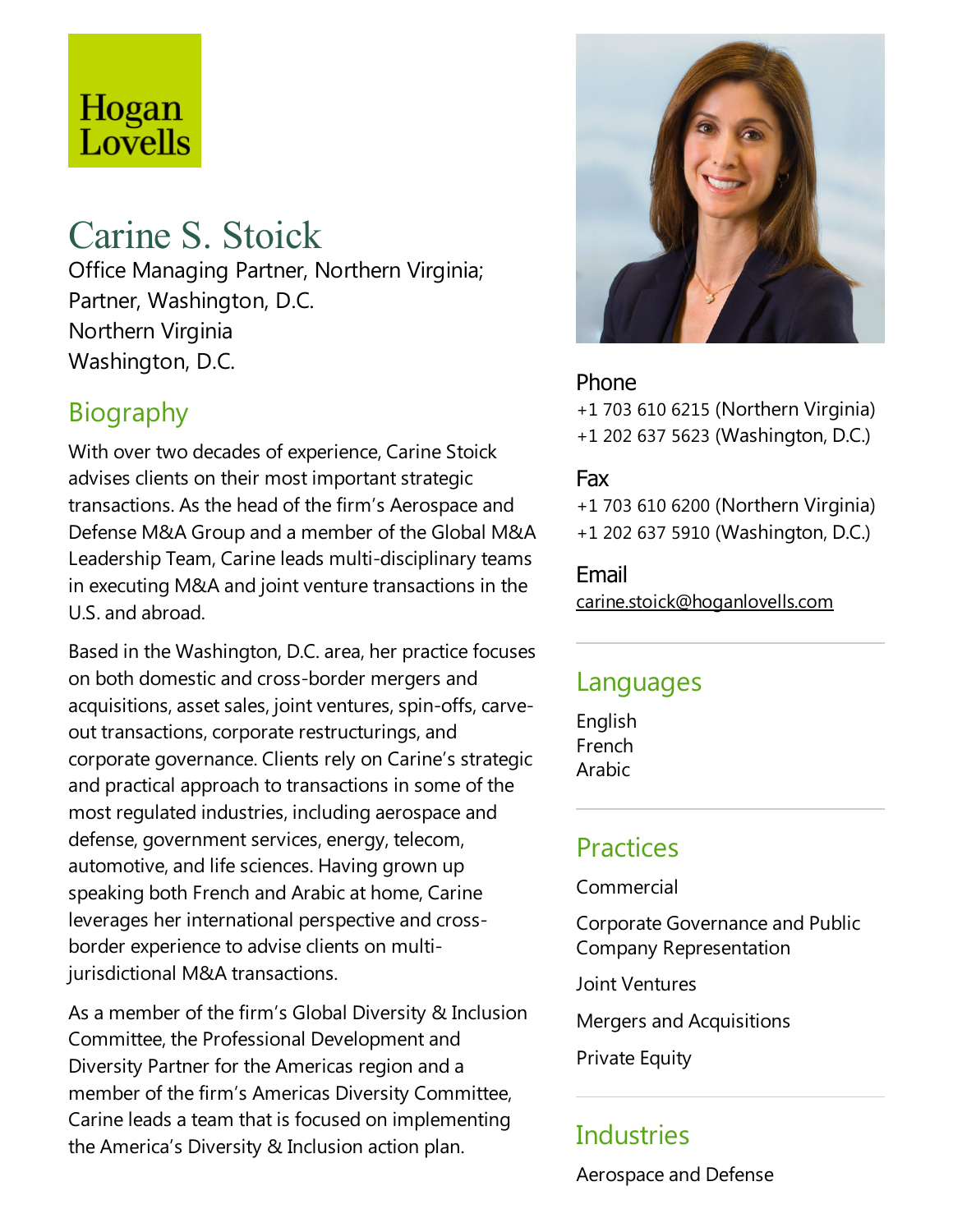A graduate of the University of Virginia School of Law, Carine believes in sharing thelessons of her work and experience. Carine has served as a visiting lecturer on mergers and acquisitions at the University of Virginia School of Law for the past several years.

### Representative experience

KBR, Inc., on its US\$800m acquisition of Centauri, LLC, a provider of high-end space, directed energy, and other advanced technologies, from Arlington Capital Partners.

KBR, Inc. on its US\$355m acquisition of SGT, Inc., a provider of engineering, mission operations, scientific, and IT service solutions to federal government agencies.

KBR, Inc., a global technology, engineering, procurement, and construction company, on its US\$600m acquisition of Wyle Inc., a specialized government services provider.

KBR, Inc. on its US\$300m acquisition of Honeywell Technology Solutions Inc., a leading professional services provider to U.S. government agencies from Honeywell International Inc.

MAXIMUS, a leading provider of government services worldwide, in the acquisition of the federal division of Attain, LLC for US\$430m.

Welk Hospitality Group Inc. on its approximately US\$430m pending acquisition by Marriott Vacations Worldwide.

HC2 Holdings, Inc. on the US\$250m sale of Global Marine Group, an offshore engineering services provider of which HC2 indirectly owned approx. 73%, to J.F. Lehman & Co.

DLH Holdings, a health care services contractor, on its US\$70m acquisition of Social & Scientific Systems, a public health research organization.

Smiths Group on its US\$345m acquisition of United Flexible, an engineering solutions business with operations in the United States and Europe.

Automotive

Energy and Natural Resources

Technology and Telecoms

# Areas of focus

Infrastructure/Energy M&A and Joint Ventures

Private Equity and Venture Capital Funds

Cross-border Mergers and Acquisitions

Carve-outs, Spin-offs,and Split-offs

# Education and admissions

# Education

J.D., University of Virginia School of Law, 1999

B.A., University of Virginia, with distinction, Phi Beta Kappa, 1994

# **Memberships**

Member, American Bar Association

Member, Virginia Bar Association

### Bar admissions and qualifications

Virginia District of Columbia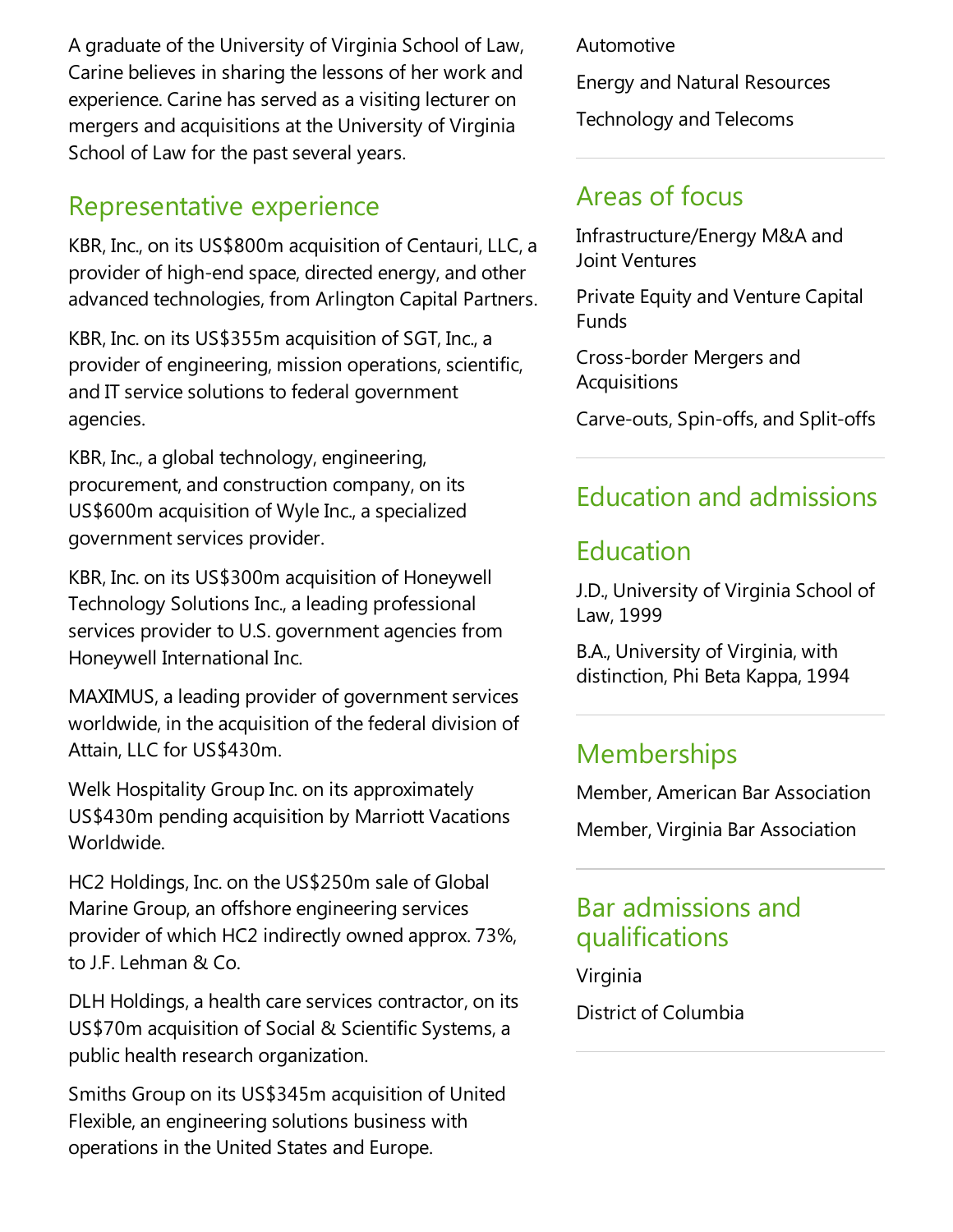Dell Inc. on the sale of its information technology services business to NTT DATA for US\$3.055bn.

Spirit Aerosystems on the acquisition of Fiber Materials, Inc., a technology company specializing in hightemperature materials and composites for aerospace and defense use from Edgewater Capital.

By Light Professional IT Services, a provider of service solutions to the U.S. federal government, in its acquisition by Sagewind Capital LLC.

Aegis Group, a leading security and risk management company, on its sale to GardaWorld.

Airbus Defenseand Space on its sale of Fairchild Controls Corporation,a provider of thermal management systems, to Triumph Group, Inc.

Acquisition by Alstom of General Electric's rail signaling business for US\$800m.

News Corporation's sale of eight Fox Television stations to Oak Hill Capital Partners for US\$1.1bn.

Sale by North American subsidiary of a European aerospace and defense company of its wholly owned subsidiaries under a proxy agreement.

Relativity Capital in the acquisitions and subsequent sales of Berkshire Manufacturing, MHF Logistical Solutions, and Tactical Micro.

Acquisition by Noblis, Inc. of National Security Partners, a provider of high-end strategic programs for the U.S. intelligence community.

Leveraged acquisition by a private-equity fund of a leading dine-in restaurant chain that owns, operates, and franchises over 100 restaurants across the United States and Mexico.

Orthofix International N.V., an orthopedic medical device company, in its US\$333m acquisition of Blackstone Medical, Inc.

Leveraged acquisition by a private equity fund of a privately held chain of specialty retail stores.